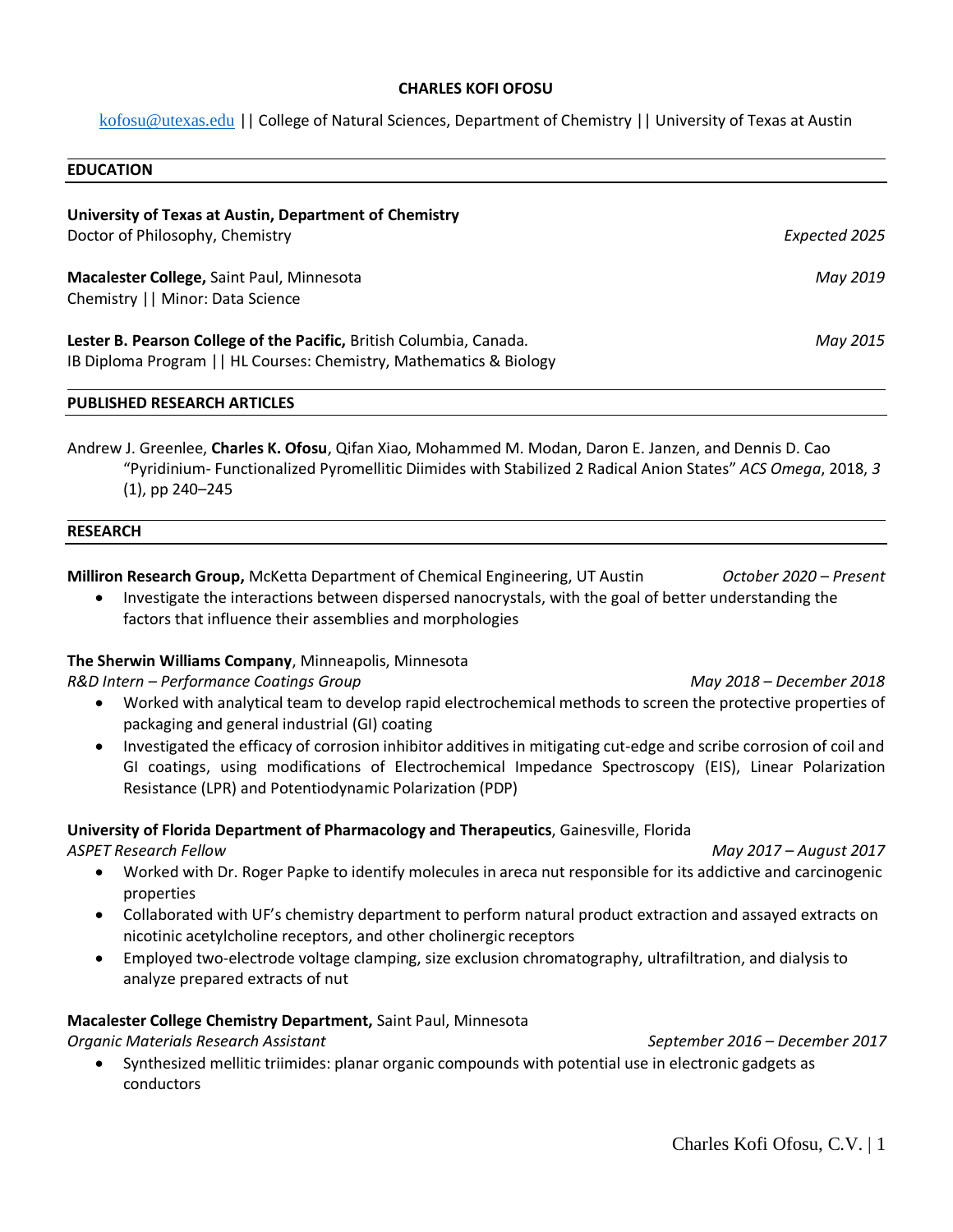- Characterized synthesized compounds using NMR, cyclic voltammetry, bulk electrolysis, and differential pulse voltammetry
- Assisted lab members with electrochemical characterization of synthesized compounds

## **SELECTED RESEARCH PRESENTATIONS**

Charles Kofi Ofosu, Dr. Niteen Jadhav (May 2019 & August 2018). *Development of Electrochemical Methods for Screening Corrosion Resistance of Organic Coatings*. Summer work presented at the annual Sherwin-Williams R&D Intern Presentation, Minneapolis, MN.

- Charles Kofi Ofosu, Dr. Roger Papke (November 2017). *WHAT IS IN ARECA? An investigation of the cholinergic and carcinogenic activities of molecules in the areca nut.* Summer work presented at the annual Midstate Consortium for Math and Science (MCMS), St. Louis, MO.
- Charles Kofi Ofosu, Dr. Dennis Cao (April 2017). *Synthesis and Electrochemistry of Mellitic Triimides.* Poster presented at the 84<sup>th</sup> Winchell Undergraduate Research Symposium &  $32<sup>nd</sup>$  MAS Annual Meeting, St. Paul, MN.

#### **WORK EXPERIENCE**

**University of Texas at Austin,** Department of Chemistry *September 2020 – Present*

*Teaching Assistant*

• Teach organic chemistry laboratory techniques and supervise safe operations in a weekly lab

# **The Sherwin Williams Company**, Minneapolis, Minnesota

*R&D Laboratory Technician – Protective and Marine Division September 2019 – July 2020*

- Conducted research with the Pipe and Rebar groups to develop and test out variations of, primarily, fusionbonded epoxy powder coatings for the pipe and rebar market
- Analyzed the glass transition temperatures of pre-cure powder and post-cure films using DSC
- Carried out rheological, mechanical, and electrochemical testing to investigate coating performance and durability in harsh external conditions

# **Breakthrough Twin Cities**, Saint Paul, Minnesota

*Teaching Fellow September 2018 – May 2019*

- Guided 25 underprivileged Grade 9 students in setting and reaching academic and personal goals for the school year
- Monitored students' progress in achieving goals through regular meetings and mentorship
- Taught monthly lessons aimed at equipping students with both study and problem-solving skills

# **Macalester College Chemistry Department,** Saint Paul, MN

*Tutor and Laboratory Teaching Assistant September 2017 – May 2018*

- Assisted Organic Chemistry students with assignments and concept clarification
- Taught laboratory techniques and supervised safe operations in a weekly lab
- Held regular office hours to support students' mastery of concepts and to build relationships with students

# **EXPLO @ Wheaton College**, Boston, MA

*Chemistry & Math Instructor and Residential Advisor June 2016 – August 2016*

- Developed detailed lesson plans and taught chemistry and mathematics classes in a summer program for youth in grades 6 and 7
- Served as residential advisor and mentor to students enrolled in the program

Charles Kofi Ofosu, C.V. | 2